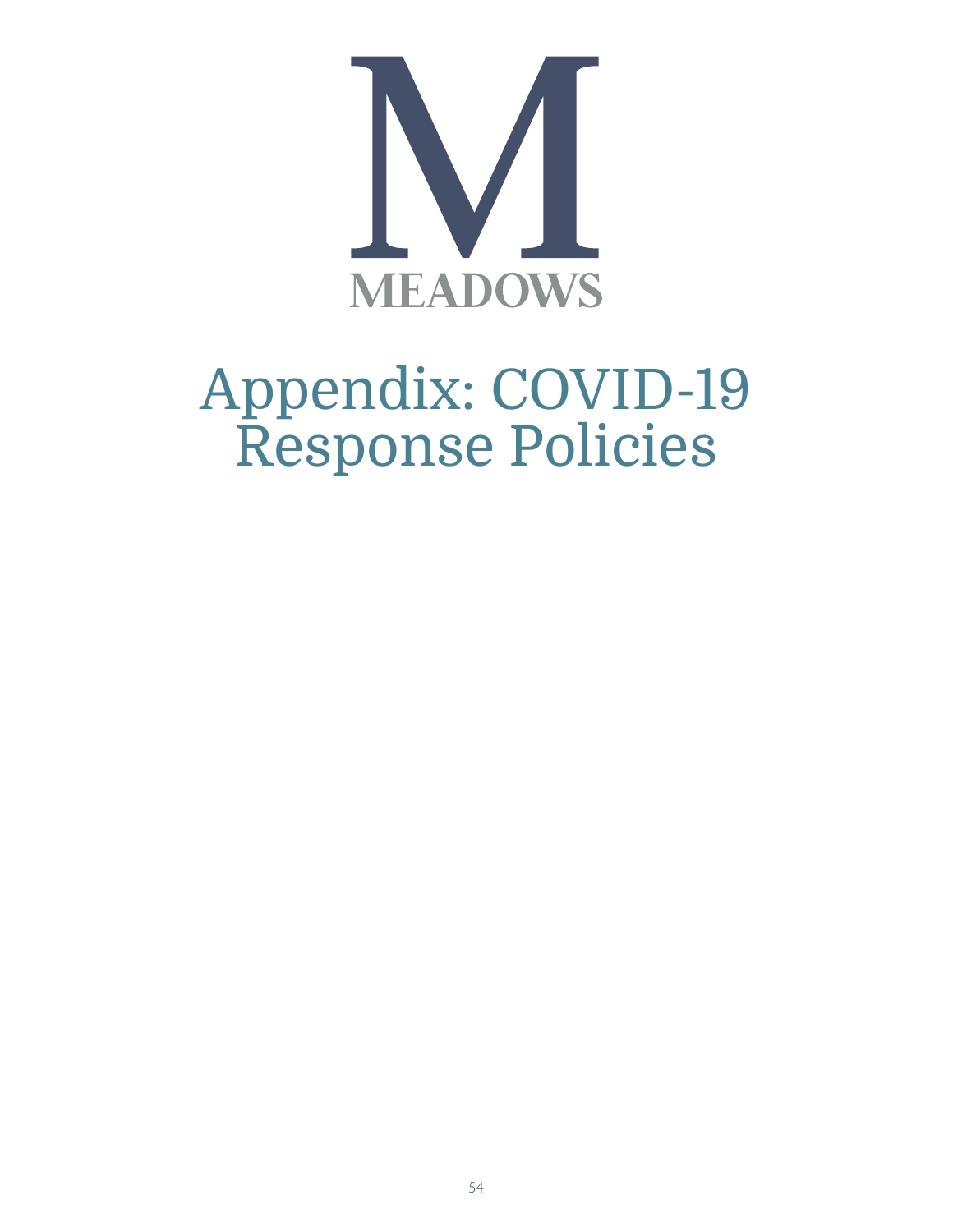### **GENERAL COVID-19 RESPONSE POLICIES**

This appendix to The Meadows School Student & Parent Handbook outlines both the school-wide and the specific divisional policies and procedures relating to the coronavirus pandemic. It is important to note that all steps taken are to safeguard the health and safety of our community, but that we enact these policies with the understanding that no return to campus can be risk-free. We believe that it is important for children to have in-person learning experiences for their wellbeing, but we recognize that contracting COVID-19 despite our best efforts is still possible. Parents are reminded that signed enrollment agreements for 2021-22 indicate an understanding of the requirement to adhere to the policies and procedures outlined below. In addition, all parents will be asked to sign an Acknowledgement of Risk Form in order for their child to attend school.

#### **The following policies are in addition to the policies outlined in the main section of this Student & Parent Handbook. If you are looking for policy information not included below, please go back to the main Table of Contents on pages I-V. Our COVID policies may change throughout the year as new information and governmental orders are released.**

# Our Social Compact

Please keep in mind that any risk you take for your family could impact our larger community's health and safety, as well as our intention to remain on campus. The Meadows School Social Compact outlines specific behaviors expected of our community members on campus, including adhering to all guidelines and policies included in this Appendices.

In addition to our campus-wide efforts, please consider the Social Compact we all share beyond the TMS campus, including: • Following guidelines regarding facial coverings, frequent hand washing, and consideration of potential for viral spread amongst the larger community when attending social gatherings off campus.

- Complying with state and local public health and travel guidelines.
- Receiving the COVID-19 vaccine and boosters as recommended by the FDA.

# Surveillance Testing

In order to keep our campus open and operational, The Meadows School will be proactively conducting surveillance testing of students using the non-invasive Tiger Tech COVID Plus Monitor armband. Each week, a percentage of students in grades K-12 will be tested using the Plus Monitor to safeguard against a possible COVID-19 outbreak. Should a possible positive COVID case be detected, the steps outlined in the Response to Illness section below will be followed.

# **FACIAL COVERINGS (MASKS)**

- Facial coverings are optional for all students, faculty, and staff in PreK-12 while on campus regardless of vaccination status.
- Facial coverings are also optional for parents and visitors to campus.
- Should federal or state regulations change, or a campus-wide outbreak occur, a mandatory facial covering policy may be reintroduced.
- For those that choose to wear facial coverings, they should be school-appropriate, non-distracting, and cloth or medical-grade material that completely covers the nose and mouth.

# **PHYSICAL DISTANCING**

All faculty, staff, and students must practice physical (social) distancing when feasible and practical while on campus. Coherting will not be used at this time unless a COVID-19 outbreak should occur within a grade or division. See the Response to Outbreak section below for more information.

# **RESPONSE TO ILLNESS**

COVID-19 has a wide range of symptoms, from mild irritation to severe illness, and in some cases, no symptoms at all. Symptoms may appear 2-14 days after exposure to the virus. Symptoms of COVID-19 may include:

- Fever or chills
- Cough
- Shortness of breath or difficulty breathing
- **Fatigue**
- Muscle or body aches
- Headache
- New loss of taste or smell
- Sore throat
- Congestion or runny nose
- Nausea or vomiting
- Diarrhea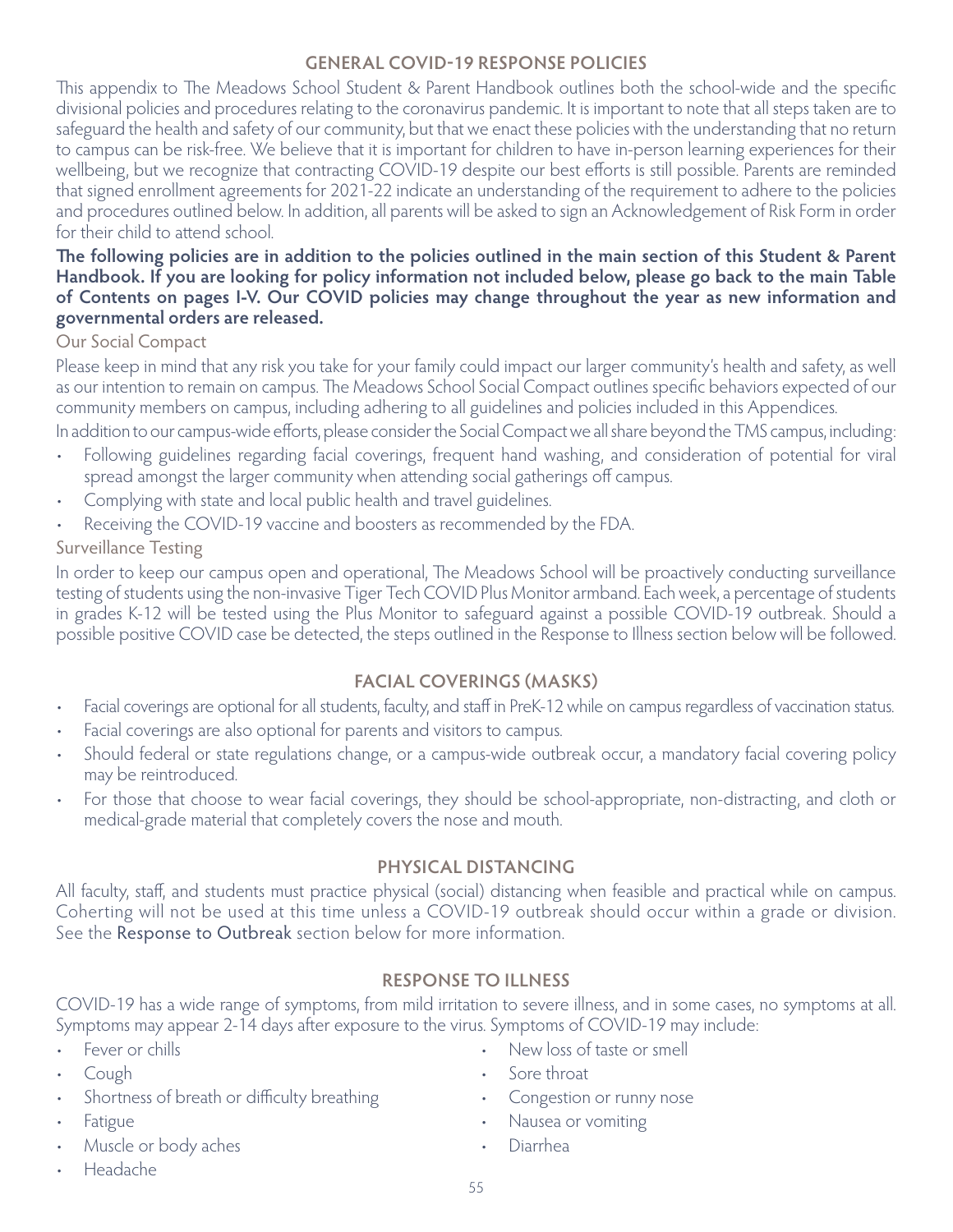In all cases where a positive test is made, The Meadows School will report the findings to the Southern Nevada Health District (SNHD). The policies below are drawn from CDC guidelines and data gathered during the 2020-21 school year and will be followed to the degree that is both reasonable and actionable in accordance with local public health officials. The following protocols will apply when a student or staff member shows symptoms of illness, is found to be positive through routine surveillance testing, or is exposed to a COVID-19 positive individual.

On-campus testing with the COVID Plus monitoring device

• The School utilizes FDA emergency use approved COVID monitoring devices to surveillance test 10% of our community daily, along with regularly testing the majority of our student-athletes while their sport is in season.

Symptomatic or asymptomatic individual who tests positive

- Ages 5+: Remain off campus for 5 days from symptom onset AND only allowed to return 24 hours after fever resolution (if present) AND improved symptoms. Follow by 5 days of strict mask wearing on campus.
- Ages 3-4: Remain off campus for 10 days from symptom onset AND only allowed to return 24 hours after fever resolution (if present) AND improved symptoms. May return after 7 days with a negative COVID test result on day 5 AND fever resolution (if present) AND improved symptoms.

Symptomatic individual who has not been tested

- Remain off campus for 10 days from symptom onset AND only allow to return 24 hours after fever resolution (if present) AND improved symptoms.
- May return to school if a doctor establishes an alternative diagnosis and presents a doctor's note to confirm the presence of alternate diagnosis that explains symptoms.

Symptomatic individual who tests negative

- Remain off campus until fever-free for 24 hours (if fever present) AND improved symptoms.
- COVID Contact Tracing and Quarantining Procedures

Upon identification of a positive COVID test, the following actions will be taken as quickly as reasonably practicable.

- 1. Pandemic Coordinator informs the Divisional Director of the identity of the positive individual, then reaches out to SNHD to report the positive case.
- 2. Director (or, if the positive case is a Division Director, the Head of School) will reach out to the individual, send them home to be quarantined if applicable, and fill out the Contact Tracing Questionnaire below.
- 3. Director contacts the Director of Facilities to inform of the spaces that need to be sanitized.
- 4. Director contacts the close, on-campus contacts of the positive individual and, in dialogue with the Head of School, issues appropriate and situation-specific surveillance testing and/or quarantine orders.
- 5. The school will notify but not quarantine the cohorts of family members of a positively tested individual.

# COVID Contact Tracing Questionnaire

The following questions will be answered by any community member who tests positive in order that we might be able to contact trace effectively.

- Which spaces beyond your personal workspace have you occupied in the last 2 days before your positive test?
- Which Meadows Community members have you been in close contact (inside 6 feet for more than 15 minutes) with since your last negative test?
- Did you deviate from your schedule since your last negative test? Training, committee meetings, etc. If so please list.
- Did you have any contact with someone while you were not wearing a mask? While they were not?

Asymptomatic individual exposed (close contact) to symptomatic or COVID-positive individual, on or off campus Close contact is defined as greater than 15 minutes of interaction less than 6 feet away.

**Note:** According to the CDC, students who are consistently masked do not count as close contacts to one another, though the school will utilize the COVID Plus Monitor device to track possible outbreaks.

If close contact with a COVID-Positive individual is made, an **unvaccinated** student or faculty member must be quarantined from their last known exposure. The quarantine is based on the CDC recommendation of 14-days. Alternatives to the 14-day quarantine may be considered for asymptomatic close contacts:

- Ages 5+: 5-Day Alternative Quarantine: The asymptomatic close contact should be tested on the 5th day after the exposure occurred. If negative or no new symptoms develop, they may return after the 5th day and follow 5 days of strict mask wearing on campus.
- Ages 3-4: 7 or 10-Day Alternative Quarantine: The asymptomatic close contact should be tested on the 5th day after the exposure occurred. If negative, they may return after the 7th day. If the close contact is not tested, they may return after the 10th day if no new symptoms have developed.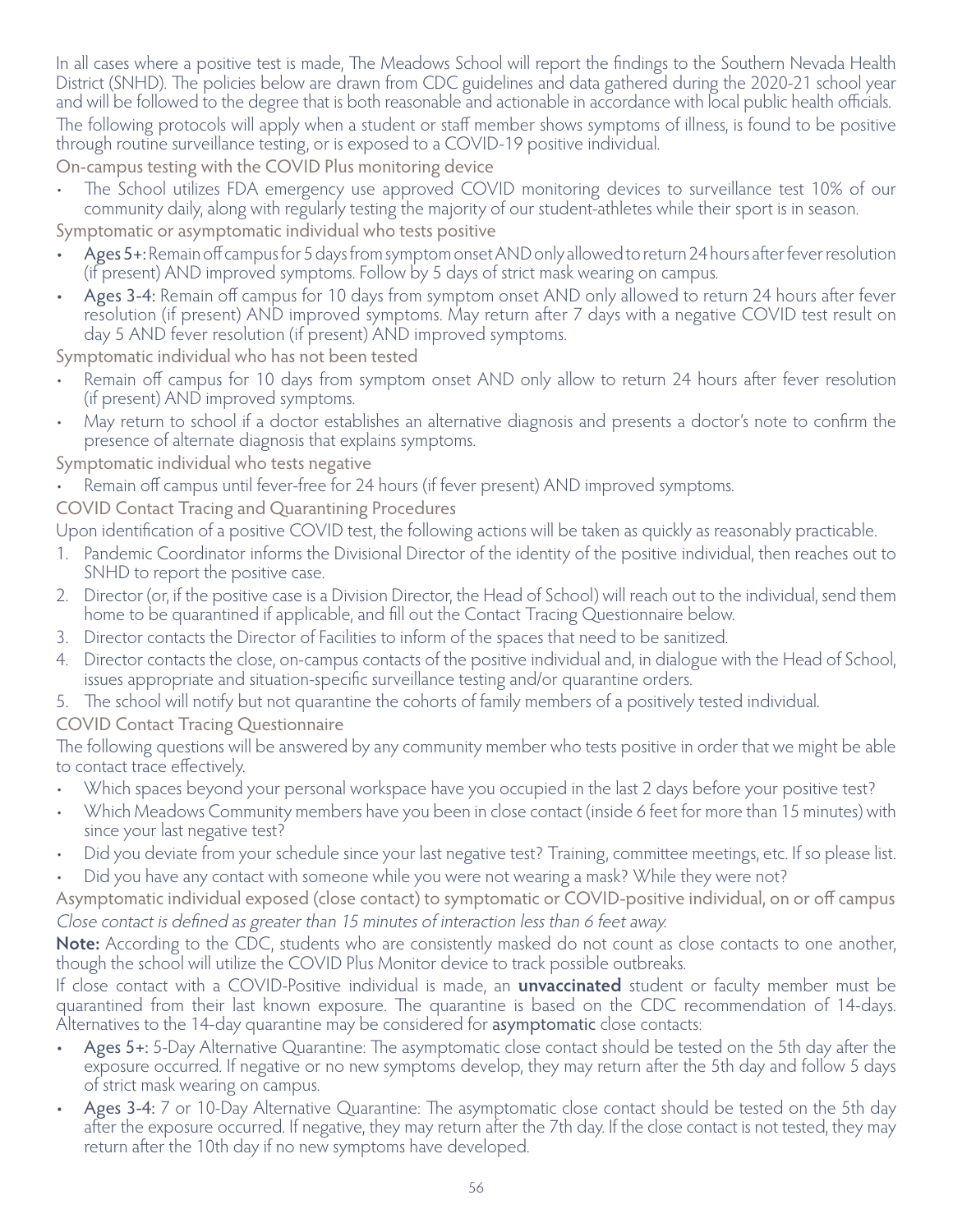If an individual becomes symptomatic, they must remain off campus until they meet the criteria listed above of a symptomatic individual who tests positive or is not tested.

#### **Who does not need to quarantine?**

- People who have tested positive for COVID-19 on a viral test within the past 90 days and have subsequently recovered and remain without COVID-19 symptoms.
- People who are **fully vaccinated** do not need to quarantine if they come into close contact with someone diagnosed with COVID-19. They should get tested 5-7 days after their last known exposure—even if they don't have symptoms.

**Note:** these protocols are applicable regardless of whether an individual has received the COVID vaccine, previously tested positive for COVID-19, or believes that they had the virus at any point previously. This policy may evolve as additional information becomes available regarding the coronavirus. Unless a larger outbreak necessitates city or statewide closures, the Southern Nevada Health Department is TMS's health partner for determining closures and for completing contact tracing. TMS is obligated to report to SNHD the names of any students or staff with confirmed cases. Based on health department guidelines, TMS will appropriately report to affected families and staff the occurrence of a confirmed case of COVID-19 on campus and specify the division in which it has occurred. Students or staff deemed to have had exposure to the individual will be contacted directly by the respective division and directed to follow the School's COVID-19 policy. **TMS will not disclose the names of any individual student or staff with a suspected or confirmed case of COVID-19 to the school community.**

## **RESPONSE TO OUTBREAK**

A COVID-19 outbreak is defined as two or more laboratory-confirmed COVID-19 cases among workers at a facility with onset of illness within a 14-day period, who are epidemiologically linked, do not share a household, and are not listed as a close contact of each other outside of the workplace during standard case investigation or contact tracing. In the event on an outbreak, we will:

- Notify families of those students who are deemed to have been in close contact with the positive individuals.
- Mitigate the spread by closing classes, grades, or divisions. If spreading continues, we will consider cohorting to limit exposure.
- Continue to monitor individuals via the COVID Plus monitoring device.
- Consider the outbreak over when, after 5 days of daily testing of exposed individuals, there are no more positive cases found. We will email affected families.

#### **AIR CIRCULATION**

The School has upgraded filters in all HVAC units to better clear the air circulating. Each classroom has its own HVAC unit as well as a portable air purifier, allowing fresh air to be circulated throughout the day. Our air purifiers are recognized by the FDA as a Class II Medical Device. In addition, doors and available windows will be kept open, weather permitting.

#### **CAMPUS ARRIVAL**

The school will post health screening signs in Beginning, Lower, Middle, and Upper School as a reminder of our social compact. Students in all divisions are encouraged to wash or sanitize their hands upon arrival to school and/or their classroom. Otherwise, arrival procedures will follow the standard policies outlined in the main portion of this Handbook.

#### **CAMPUS DISMISSAL**

Lower School students will be dismissed from their classrooms using a web-based program and picked up at a designated location. Students from all divisions will not be allowed to re-enter buildings in the afternoon after they have left for the day (unless there is a school sanctioned event) in order to facilitate daily cleaning campus-wide. Non-essential items left behind may be picked up the next day.

Students who develop a fever (100.4+) during the day will be dismissed from school early and need to return home. Front office staff or classroom teachers will notify a parent/guardian.

#### **PREPAREDNESS**

Should TMS need to close campus and engage in distance learning, the School advises you to consider securing, well in advance, any additional technology or supply needs that would ease this transition.

In addition, families should ensure that they have a working thermometer at home; if students are found to have a temperature of 100.4 degrees or higher at school, they will be sent home immediately and not permitted to return until they have satisfied the return to school guidelines in the response to illness section, which will require temperature monitoring at home.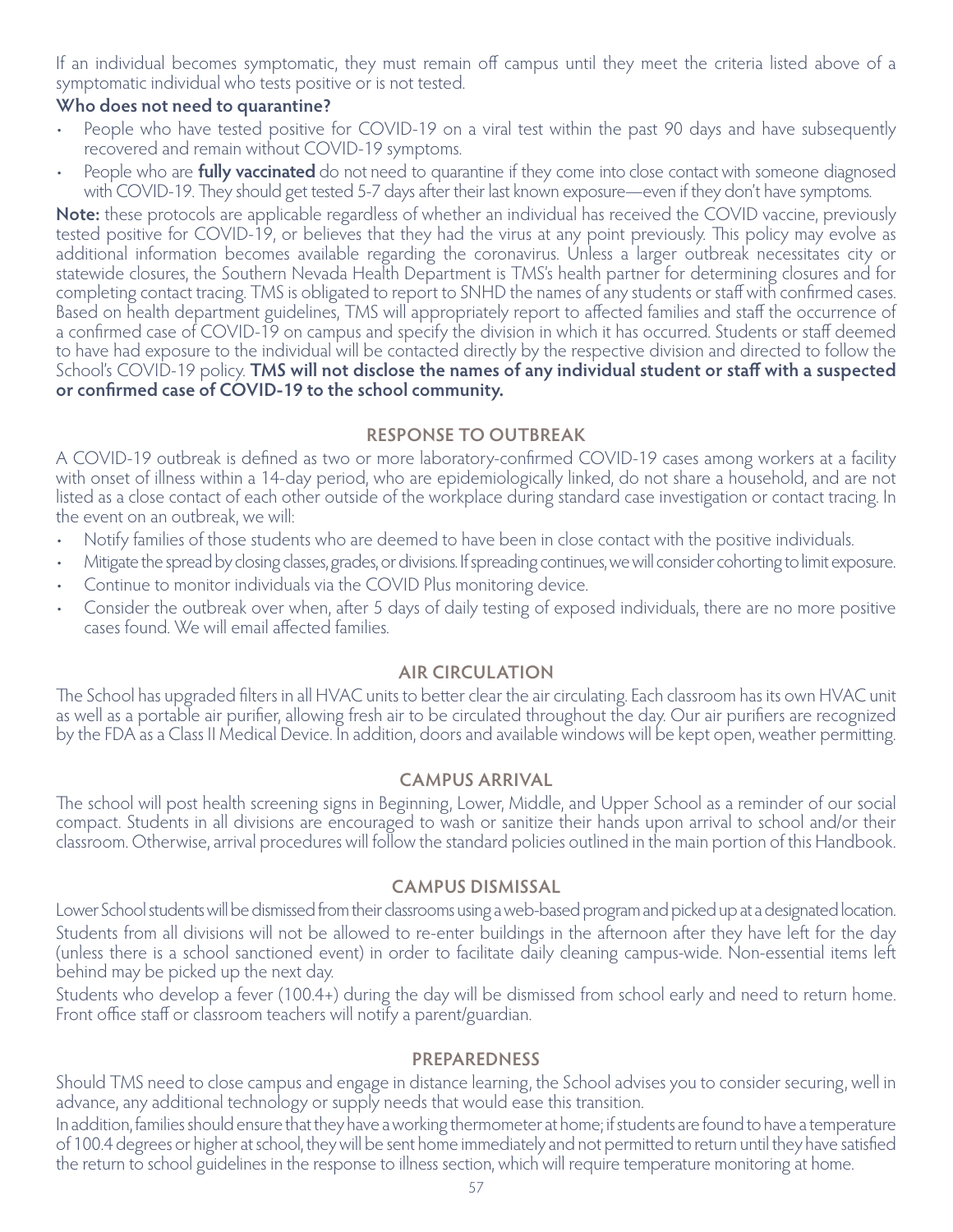#### **SANITATION & CLEANING PROTOCOLS**

- Students will be reminded to wash their hands with soap and water routinely throughout the day, and to cover their mouth when they sneeze or cough. Additionally, hand sanitizer stations have been installed at each entry door, classroom, and common area in each building.
- Disinfectant and related supplies are available in each classroom.
- The School is employing enhanced cleaning protocols so that communal spaces like bathrooms and high-touch surfaces like doorknobs and desks are regularly cleaned with appropriate cleaning products proven to kill coronavirus. **In the event of a positive test:** Affected spaces will be appropriately deep cleaned by TMS staff before use is resumed.
- Students and employees are encouraged to sanitize their backpacks and personal belongings (water bottles, lunch boxes, instruments, etc.) once each day.

#### **WATER**

- Shared water fountains are not accessible by students.
- Students should bring water every day in a refillable water bottle clearly labeled with their name. Children should be able to operate the bottle independently and bottles should be no larger than 18 ounces.
- Faculty and staff members will facilitate bottle refills for younger students.

# **VISITORS TO CAMPUS**

All non-essential visitors, including parents, are allowed back on campus.